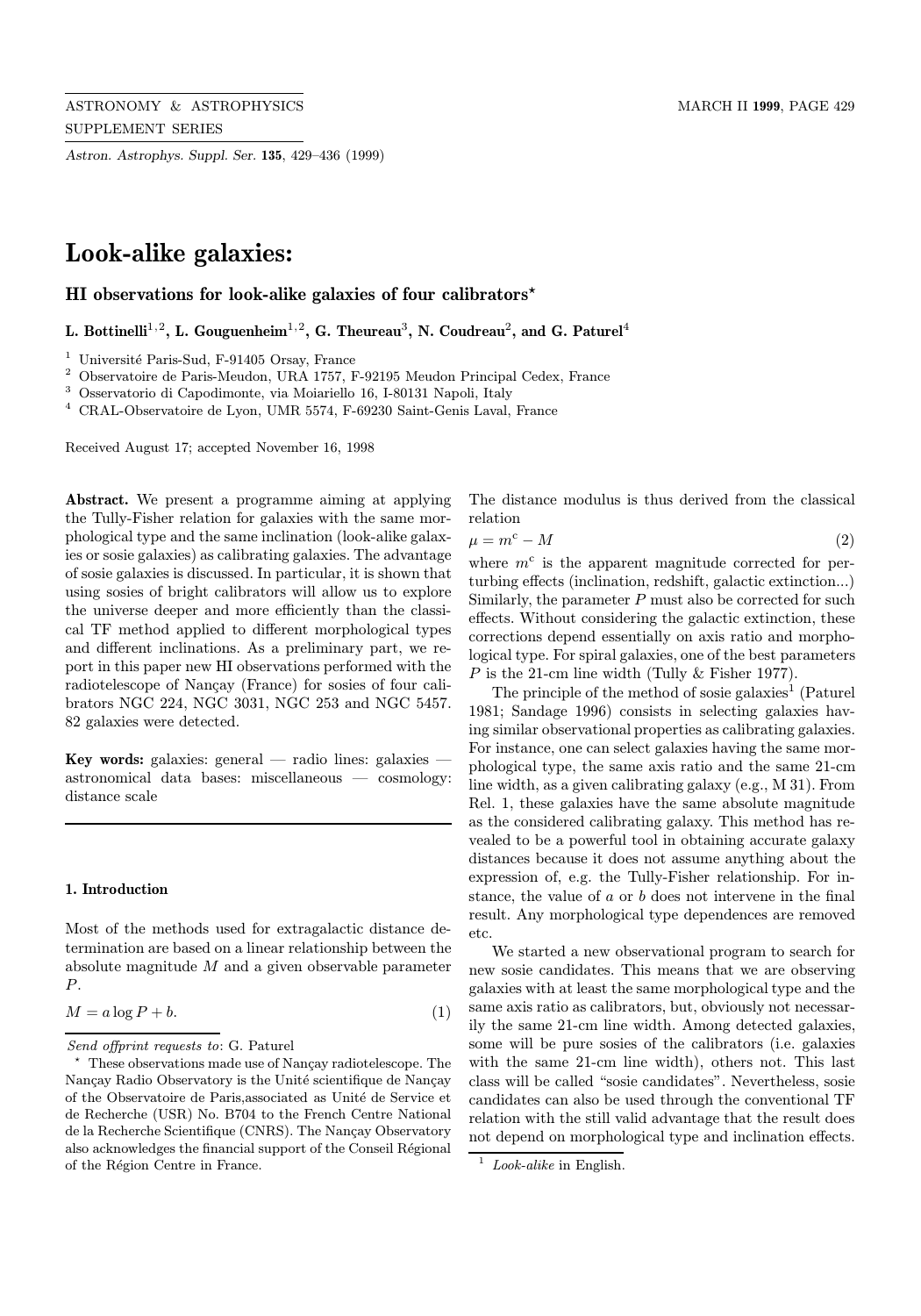

Fig. 1. Completeness curve for all sosie candidates of M 31 (filled circles) extracted from LEDA database. The completeness is fullfilled up to  $\approx$ 15 Bmag (vertical line on the right). Today, only a part of this sample is observed in HI (open circles) and the completeness of this subsample is fullfilled only up to an apparent magnitude of about 12.5 Bmag. (vertical line on the left). The dashed line represents the idealized completeness curve

Only, uncertainty about the value of the slope  $a$  may affect the final result which anyway will be more secure.

Another problem still plagues the use of any distance determination. It has been shown that Malmquist bias appears at very small distances. For instance, for galaxies as luminous as M 31, the bias starts for radial velocities as small as 2000 km s<sup> $-1$ </sup>. To push this limit deeper we will enlarge our sample and observe galaxies up to fainter apparent magnitude.

In order to check the effect of the bias it is compulsory to work with a sample complete up to a well determined apparent magnitude. We present in Fig. 1 the completeness curve for all sosie candidates of M 31 extracted from the LEDA database. This sample contains 1434 galaxies. The completeness curve (filled circles) is drawn. On the same figure the completeness curve is given for those 351 galaxies of the sample having known 21-cm line width (open circles). This shows that more than 1083 galaxies have still to be observed to get all sosie candidates of M 31 (hence, all sosies of M 31) up to an apparent  $B$ -magnitude 15. Fortunately, among these 1083 galaxies, 367 already have an optical radial velocity and will be easy to observe in HI without having to use the search mode. They will constitute our first priority target.

In order to show the benefit of using a deeper sample, we plot in Fig. 2 the apparent Hubble constant  $H_0$ vs. the radial velocity for M 31 sosie galaxies and four different completeness limits  $(B_{\text{lim}} = 12, 13, 14 \text{ and } 15)$ . These curves show the effect of the Malmquist bias under different conditions. They are calculated according to Teerikorpi (1975, Eq. (5)) using a dispersion of the Tully-Fisher relation of  $\sigma = 0.6$  and a Hubble constant of



Fig. 2. Bias curves of M 31-sosies for four completeness limits:  $B_{\text{lim}} = 12, 13, 14$  and 15. It appears that the bias is negligibly small up to a velocity of 6000 km s<sup> $-1$ </sup> when the sample is complete up to a limit of  $B_{\text{lim}} = 15$ 



Fig. 3. Bias curves of M 31-sosies and M 33-sosies for a completeness limits  $B_{\text{lim}} = 13$ . It appears that the bias is much stronger for M 33 which is less luminous than M 31

 $50 \text{ km s}^{-1} \text{ Mpc}^{-1}$ . It appears clearly that the bias would be negligible up to a radial velocity of 6000 km s<sup>-1</sup> if a completeness limit of  $B_{\text{lim}} = 15$  is reached. The Hubble constant derived in this way would not be influenced very much by large scale flows, because these flows are generally assumed to be smaller than about 600 km s<sup> $-1$ </sup>. Note that, the bias effect would be much stronger if sosies of a less luminous calibrator were used.

For instance, we compare the bias for M 33 and M 31 (Fig. 3) using the same bias curve as above but a completeness limit of  $B_{\text{lim}} = 13$ . It is obvious that it is better to use a luminous calibrator.

A preliminary study from pure sosies of M 31 and M 81 is presented in a companion paper (Paturel et al. 1998) where distances to the calibrators come from Cepheid Period-Luminosity relation calibrated with geometrical parallaxes. Another study is in preparation with all available sosie candidates. This program will be pursued by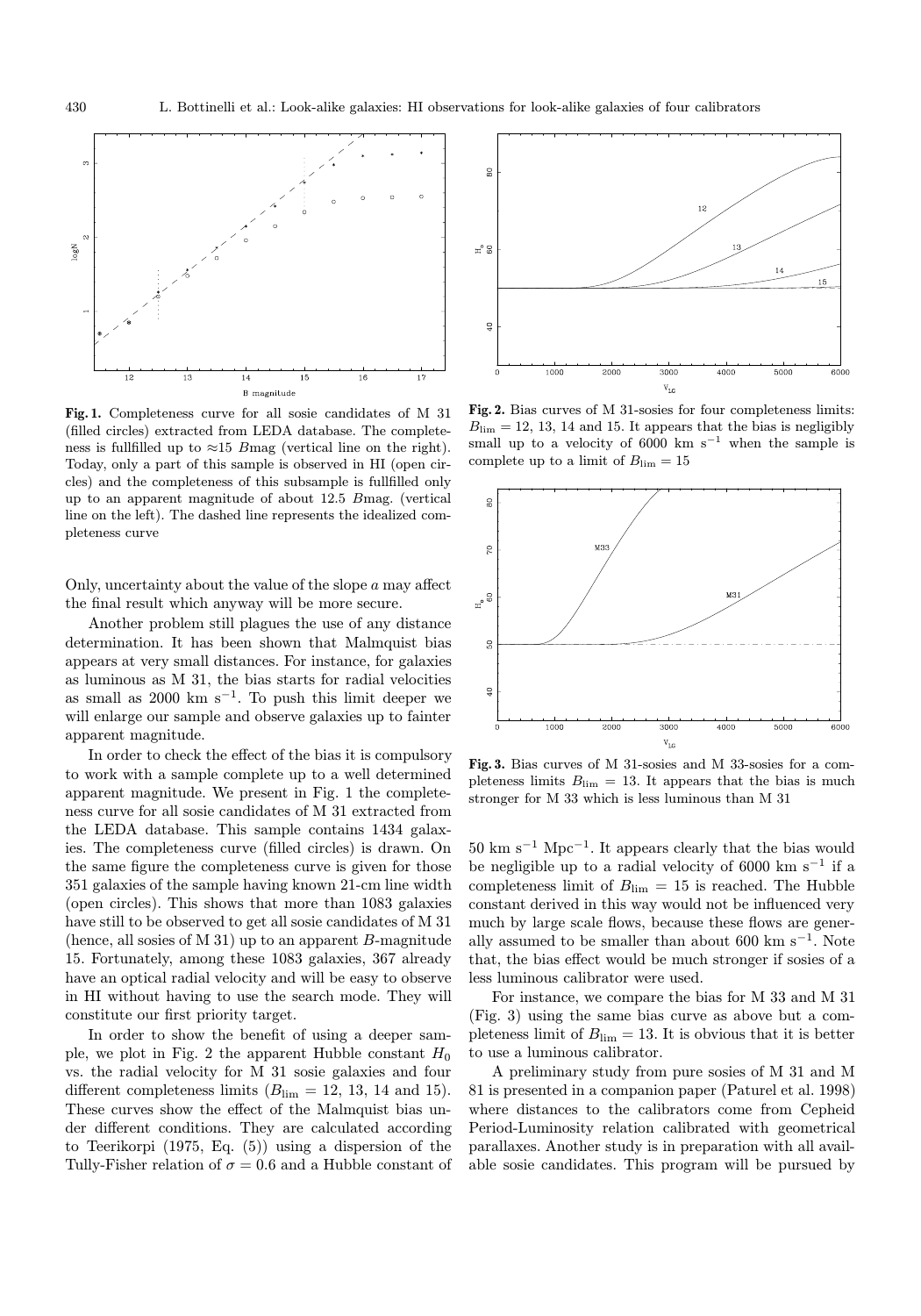

Fig. 4. Histogram of deviations in morphological types  $\Delta T =$  $T($ look−alike)− $T($ calibrator). The standard deviation is  $\pm 1.0$ 

systematic HI observations of sosie candidates of different calibrators. In this paper we present a first step of observations obtained for this program. We started it by searching sosie candidates of two intrinsically luminous galaxies (M 31 and M 81), one low luminosity galaxy (NGC 253) and one face-on galaxy (NGC 5457).

The look-alike galaxies are far more distant than the calibrating galaxies. Hence morphological classification and axis ratio measurements are less certain. Further, the morphological types and axis ratios of galaxies of our program are revised from time to time due to inclusion of new data. The morphological type is coded numerically with  $T$  according to de Vaucouleurs et al. (1976). The axis ratio is noted  $R_{25}$  and corresponds to the ratio of the major to the minor axis of the external isophote at the limiting surface brightness of 25 Bmag  $\arcsc^{-2}$ . In Figs. 4 and 5 we present the histograms of  $\Delta T = T$ (look– alike) – T(calibrator) and  $\Delta \log R_{25} = \log R_{25}(\text{look}$ alike) – log  $R_{25}$ (calibrator) in order to show the actual uncertainty in the definition of a look-alike candidate. The standart deviations of these quantities,  $\sigma(\Delta T) = 1.0$  and  $\sigma(\Delta \log R_{25})=0.07$ , correspond to the typical error of T and  $\log R_{25}$ , respectively but two galaxies are rejected afterwards (PGC 06289 and PGC 68360).

### 2. HI observations

#### 2.1. HI velocity measurements

The technical procedure has been described in Fouqué et al. (1990). The main characteristics of the Nançay radiotelescope receiver are given in Table 1.

The Nançay radiotelescope has a non circular *Half-Power-Beam-Width* (HPBW) of roughly  $\leq 22'$  NS  $\times$  4' EW which actually depends on the elevation along the North-South direction. The variation is presented in Fig. 6 (E. Gérard, private communication). The change of the



Fig. 5. Histogram of deviations in axis ratios  $\Delta \log R_{25}$  =  $\log R_{25}(\text{look} - \text{alike}) - \log R_{25}(\text{calibration}).$  The standard deviation is  $\pm$  0.07

Table 1. Characteristics of the Nancay radiotelescope receiver

| $HPBW$ at 21-cm (see text)         | $\approx 3.6' \times 22.0'$ |
|------------------------------------|-----------------------------|
| minimum temperature                | 37 K                        |
| Total number of channels           | 1024                        |
| Number of channels (search mode)   | $4 \times 256$              |
| Number of channels (measure)       | $2 \times 512$ (2 polar.)   |
| Total passband                     | $6.4\text{ MHz}$            |
| Spacing of channels (at 21-cm)     | $2.6 \text{ km s}^{-1}$     |
| Final resolution (after smoothing) | $10 \;{\rm km\;s^{-1}}$     |



Fig. 6. Variation of the North-South Half-Power-Beam-Width of the Nançay radiotelescope according to E. Gérard (private communication)

HPWB intervenes for estimating the confusion of a measurement and for the beam filling correction. In this paper, only raw fluxes are given (i.e. uncorrected for beam-filling effect). It is worth noting that, the beam-filling correction also depends on the position angle of the galaxy as described in Bottinelli et al. (1990).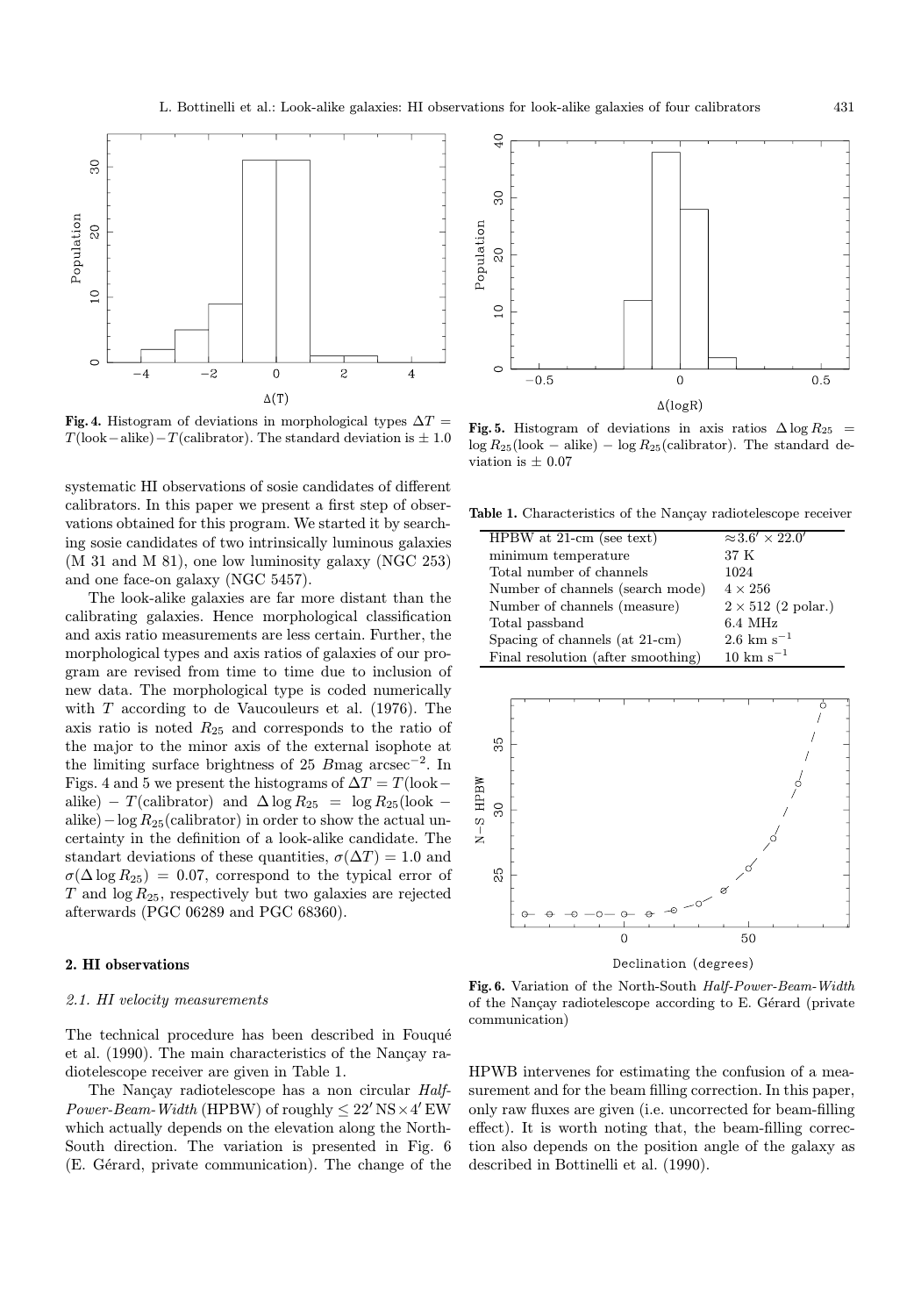Annexe: 21-cm line profiles for sosie candidates of NGC 224 (Fig. 7), NGC 3031 (Fig. 8), NGC 253 (Fig. 10) and NGC 5457 (Fig. 9). The x-axis gives the heliocentric radial velocity  $c\Delta\lambda/\lambda$  in km s<sup>-1</sup>. The y-axis gives the flux density in mJy

ESO 411-3



 $\sim$  160

Fig. 9. 21-cm line profiles for sosie candidates of NGC 5457

The 21-cm line widths are measured using an interactive method. The smoothed 21-cm line is displayed on a screen; the user estimates visually the maximum of the profile; the program calculates the width at 20% and 50% of this maximum by considering the points where both levels intercept the profile. This procedure is impossible when the S/N ratio is poor (less than  $\approx$ 3 like for NGC 4675, NGC 5267 and ESO 404-15). Nevertheless, the user has full control to obtain the most secure result, for instance by smoothing the profile in noisy regions. The most critical part is the proper estimation of the maximum.



Fig. 7. 21-cm line profiles for sosie candidates of NGC 224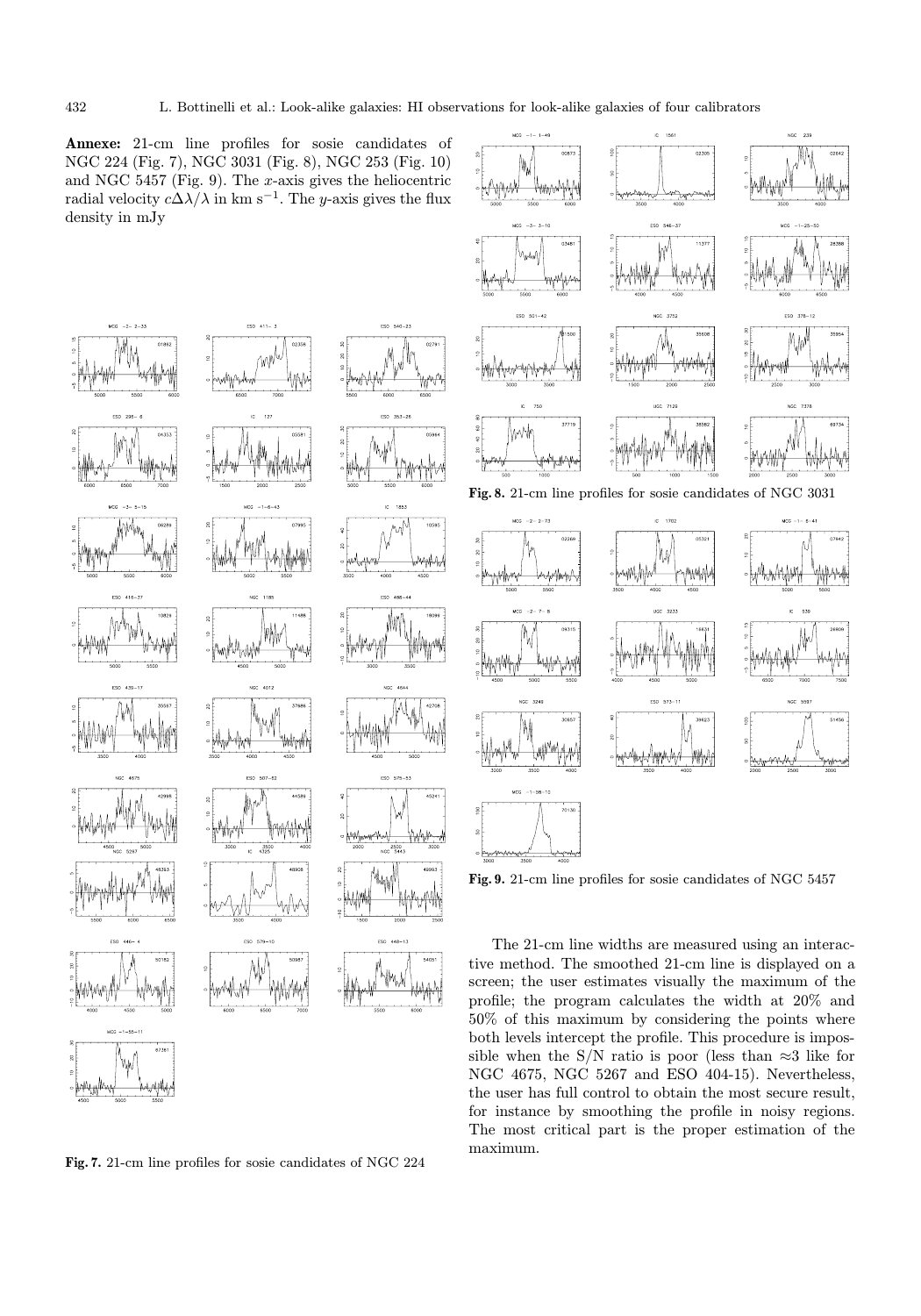

Fig. 10. 21-cm line profiles for sosie candidates of NGC 253

When the profile has two maxima at different levels, the adopted maximum is the mean of both if it is compatible with the noise (otherwise, the higher level is chosen, but it is reduced by the standard deviation of the noise).

## 2.2. Results

All new measurements are presented in Table 2. Mean errors and  $S/N$  ratio are calculated according to Fouqué et al. (1990). Columns are arranged as it follows:

- Column 1: Identification with the PGC name (According to Paturel et al. 1989a,b).
- Column 2: Identification with an alternative name according to the following hierarchy: NGC/IC, UGC, ESO, MCG (Paturel 1989a).
- Column 3: Measured heliocentric velocity measured at the middle of the 20% level in km s<sup>−1</sup>.
- Column 4: Measured heliocentric velocity measured at the middle of the  $50\%$  level in km s<sup>-1</sup>.
- Column 5: Internal mean error on both V 20 and V 50.
- $-$  *Column 6*: 21-cm line width W 20 at 20% of the peak value in km  $s^{-1}$ .



- Column 7: Internal mean error on W 20.
- $Column 8: 21-cm$  line width W 50 at 50% of the peak value in km  $\rm s^{-1}.$
- Column 9: Internal mean error on W 50.
- Column 10: 21-cm flux FH (area defined by the 21-cm line profile, in Jy km s<sup>-1</sup>).
- Column 11: Internal mean error on FH.
- $-$  *Column 12*: S/N ratio.

The HI-profiles are given in Figs. 7 to 9 of the Annexe for sosies candidates of NGC 224, NGC 3031, NGC 253 and NGC 5457, respectively. For each spectrum the galaxy name is given above the frame. The PGC name is given in the upper-right corner. The  $x$ -axis gives the heliocentric velocity expressed in  $km s^{-1}$  with the optical convention  $(\Delta\lambda/\lambda)$ . The y-axis gives the flux in mJy.

#### 2.3. Discussion

The confusion of HI measurements is an old problem in astronomy. For each galaxy a visual inspection of the field has been made using the charts produced with the LEDA database. The galaxies listed below are confused or possibly confused. For each of them we calculate two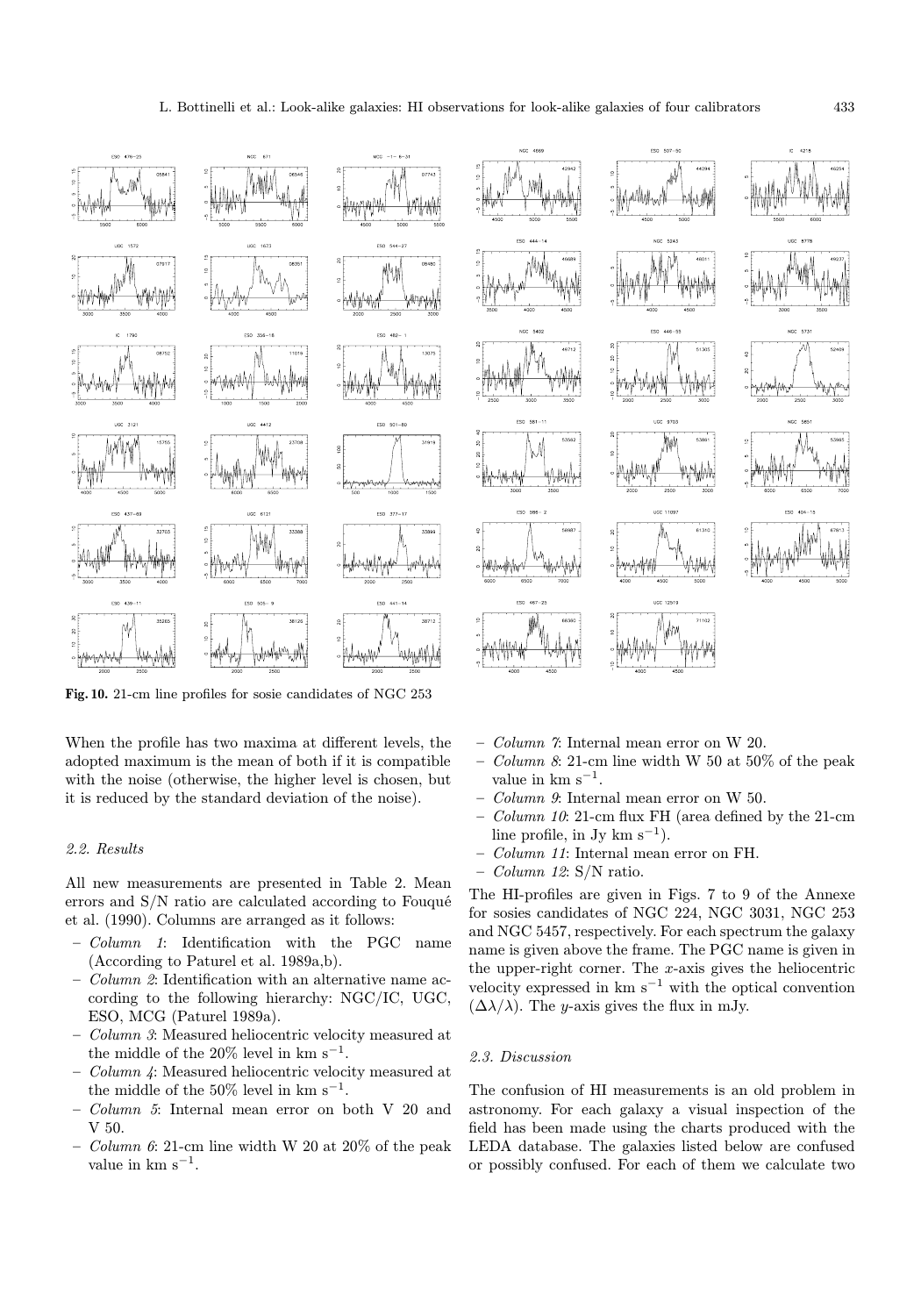coefficients in order to quantify the degree of confusion. The first coefficient gives the degree of confusion in position. It is defined as:

$$
C_{\rm p} = 1 - \sqrt{\frac{\Delta x^2}{a^2} + \frac{\Delta y^2}{b^2}}
$$
 (3)

where  $\Delta x$  and  $\Delta y$  are the angular distances (in right ascension and declination) between the observed galaxy and the galaxies of the field and where  $a$  and  $b$  are the HPBW in the corresponding directions. The HPBW in the  $N-S$ direction is calculated according to Fig. 6. The second coefficient gives the degree of confusion in velocity. It is defined as:

$$
C_{\rm v} = 1 - \frac{|\Delta V|}{W_{20}}\tag{4}
$$

where  $\Delta V$  is the velocity difference between the observed galaxy and the galaxies of the field and where  $W_{20}$  is the 21-cm line width for the observed galaxy. A confusion exists when  $C_p$  and  $C_v$  are both larger than zero. For each confused galaxy we give the maximum value of  $C_p$  and  $C_{\rm v}$ .

- **PGC 02791**: Confused by PGC 2794 = ESO 540-24  $(V = 6259 \text{ km s}^{-1})$  and/or PGC 2796 = ESO 540-25  $(V = 6362 \text{ km s}^{-1})$ ;  $C_p = 0.83$  and  $C_v = 0.96$ .
- **PGC 10595**: Confused by PGC 10597 = NGC 1103  $(V = 4156$  km s<sup>-1</sup>).
- $-$  **PGC 42708**: Confused by PGC 42725 = MCG 9-21-32  $(V = 4913$  km s<sup>-1</sup>);  $C_p = 0.79$  and  $C_v = 0.97$ .
- $-$  **PGC 08351**: Confused by PGC 08352 = NGC 834 ( $V$  = 4594 km s<sup>-1</sup>);  $C_p = 0.59$  and  $C_v = 0.58$ .
- **PGC 02305:** The HI spectrum belongs to PGC 2308  $=$ IC 1562 (face on spiral at  $V = 3671 \text{ km s}^{-1}$ ).
- PGC 31500: The HI spectrum belongs to PGC 31510  $(V = 3799$  km s<sup>-1</sup>).
- $-$  **PGC 51456**: Possibly confused by PGC 51445  $=$ NGC 5595 ( $V = 2697$  km s<sup>-1</sup>);  $C_p = 0.15$  and  $C_v =$ 0.88.
- $-$  **PGC 70130**: Confused by PGC 70127 = MCG-1-58-9 and PGC 70133 = MCG-1-58-11 ( $V = 3666$  and 3898 km s<sup>-1</sup>, respectively);  $C_p = 0.77$  and  $C_v = 0.99$ .

Further, galaxies PGC 04353, PGC 42998, PGC 44589, PGC 05841, PGC 38712, PGC 44294, PGC 53965, PGC 28388, PGC 37719 may be confused by galaxies with unknown radial velocity and/or morphological type.

Acknowledgements. We express our gratitude to the observers of the Nancay radioastronomical observatory and also to N. Hallet and M. Loulergue for their helpful contribution. We would like to thank also Dr. W.K. Huchtmeier for his helpfull comments on the manuscript.

#### References

- Bottinelli L., Gouguenheim L., Fouqué P., Paturel G., 1990, A&AS 82, 391
- de Vaucouleurs G., de Vaucouleurs A., Corwin H.G., 1976, Second Reference Catalogue of Bright Galaxies. University of Texas Press, Austin (RC2)
- Fouqu´e P., Bottinelli L., Durand N., Gouguenheim L., Paturel G., 1990, A&AS 86, 473
- Paturel G., Fouqué P., Bottinelli L., Gouguenheim L., 1989a, Monographies de la base de données extragalactiques No. 1, Vols. I, II and III, ISBN 2.908288.00.1
- Paturel G., 1981, ApJ 282, 382
- Paturel G., Lanoix P., Teerikorpi P., et al., 1998, A&A (in press)
- Sandage A., 1996, AJ 111, 18
- Teerikorpi P., 1975, A&A 45, 117
- Tully R.B., Fisher J.R., 1977, A&A 54, 661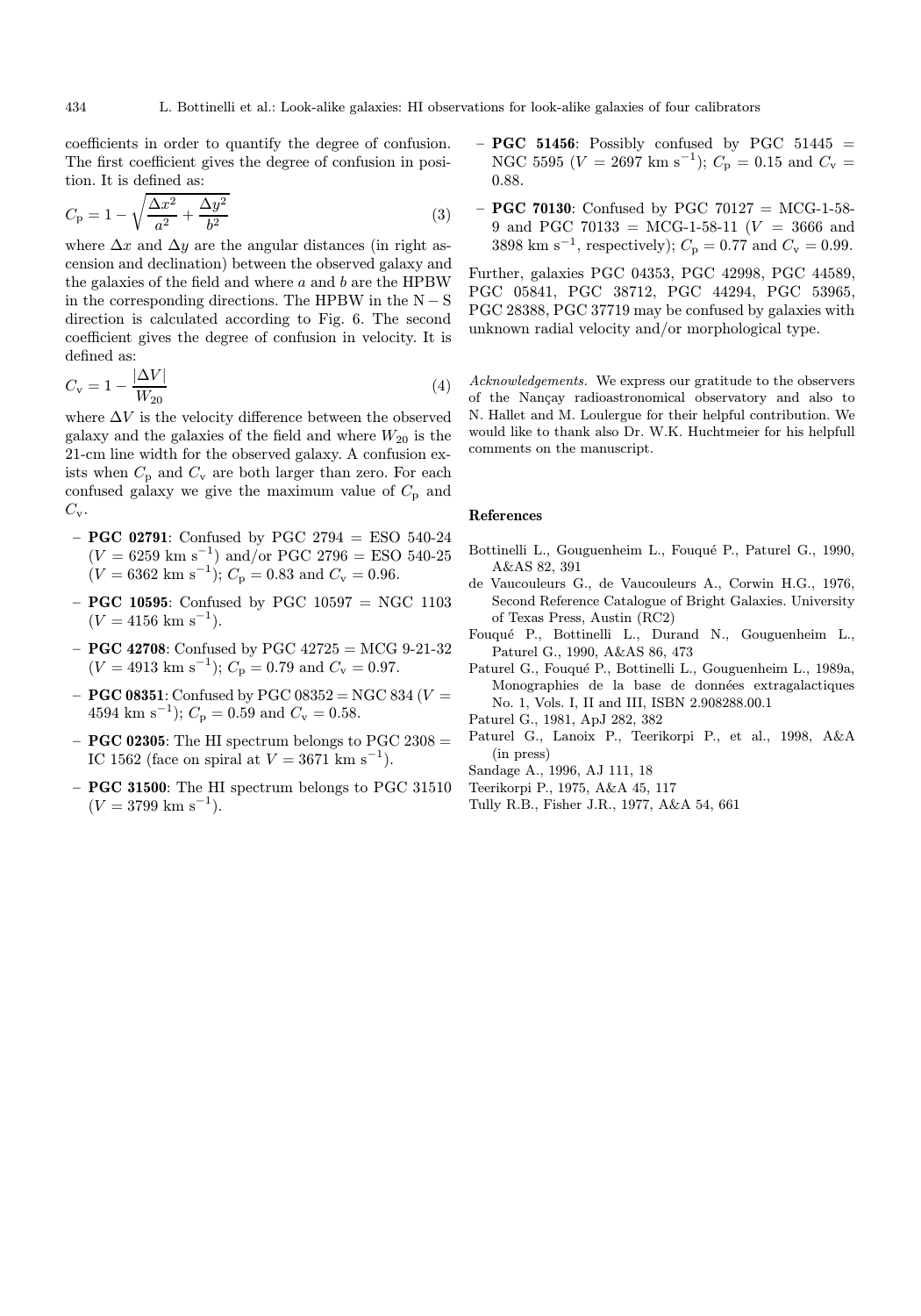Table 2. New HI data

| PGC   | Name             | V20   | V50   | m.e. | $_{\rm W20}$ | m.e. | ${\rm W50}$ | m.e. | FH        | m.e.      | S/N     |
|-------|------------------|-------|-------|------|--------------|------|-------------|------|-----------|-----------|---------|
| (1)   | (2)              | (3)   | (4)   | (5)  | (6)          | (7)  | (8)         | (9)  | (10)      | (11)      | (12)    |
| 01862 | $M - 2 - 2 - 33$ | 5363. | 5364. | 7.   | 320.         | 21.  | 309.        | 14.  | 2.9       | .8        | 4.6     |
| 02358 | E 411-3          | 6914. | 6924. | 7.   | 425.         | 21.  | 395.        | 14.  | 4.3       | .6        | 8.0     |
| 02791 | E 540-23         | 6170. | 6170. | 7.   | 448.         | 20.  | 432.        | 13.  | 7.4       | $1.2\,$   | 6.1     |
| 04353 | $E$ 296-6        | 6511. | 6505. | 10.  | 346.         | 30.  | 328.        | 20.  | 4.3       | 1.1       | 4.3     |
| 05581 | I 127            | 1873. | 1872. | 11.  | 368.         | 33.  | 356.        | 22.  | 1.7       | $\cdot 7$ | $3.2\,$ |
| 05964 | E 353-26         | 5402. | 5400. | 8.   | 347.         | 23.  | 333.        | 15.  | 5.2       | $1.2\,$   | 4.9     |
| 06289 | $M -3 - 5 - 15$  | 5515. | 5516. | 9.   | 362.         | 27.  | 353.        | 18.  | 3.3       | 1.0       | 3.4     |
| 07995 | $M - 1 - 6 - 43$ | 5016. | 5018. | 8.   | 387.         | 24.  | 374.        | 16.  | 3.4       | 1.0       | 4.6     |
| 10595 | I 1853           | 4129. | 4132. | 5.   | 421.         | 15.  | 392.        | 10.  | 15.5      | 1.4       | 10.7    |
| 10829 | E 416-37         | 5150. | 5150. | 11.  | 453.         | 33.  | 437.        | 22.  | 3.8       | 1.0       | 3.5     |
| 11488 | N 1185           | 4912. | 4913. | 8.   | 345.         | 24.  | 328.        | 16.  | 4.0       | .9        | 5.1     |
| 18099 | E 488-44         | 3339. | 3312. | 23.  | 292.         | 68.  | 225.        | 45.  | 3.1       | 1.1       | 3.6     |
| 35567 | E 439-17         | 3799. | 3792. | 16.  | 259.         | 48.  | 232.        | 32.  | 2.1       | .8        | 3.3     |
| 37686 | N 4012           | 4182. | 4182. | 5.   | 386.         | 15.  | 379.        | 10.  | 4.6       | .9        | 5.4     |
| 42708 | N 4644           | 4900. | 4902. | 15.  | 424.         | 45.  | 409.        | 30.  | 3.9       | 1.5       | 2.5     |
| 42998 | N 4675           | 4793. | 4793. | 11.  | 393.         | 32.  | 386.        | 21.  | 3.3       | 1.3       | $2.5\,$ |
| 44589 | E 507-62         | 3339. | 3339. | 8.   | 330.         | 23.  | 317.        | 15.  | $5.5\,$   | $1.2\,$   | 4.6     |
| 45241 | E 375-53         | 2544. | 2545. | 2.   | 235.         | 7.   | 226.        | 5.   | 6.5       | .7        | 12.1    |
| 48393 | N 5267           | 6136. | 6148. | 21.  | 192.         | 63.  | 164.        | 42.  | $\cdot 7$ | $\cdot$ 4 | 2.5     |
| 48908 | I 4325           | 3834. | 3834. | 7.   | 342.         | 21.  | 320.        | 14.  | $1.5\,$   | $\cdot 3$ | 6.9     |
| 49993 | N 5443           | 1803. | 1808. | 8.   | 371.         | 23.  | 361.        | 16.  | 5.2       | 1.3       | 4.1     |
| 50182 | E 446-4          | 4487. | 4489. | 8.   | 231.         | 23.  | 221.        | 16.  | 4.0       | 1.3       | 4.1     |
| 50987 | E 579-10         | 6419. | 6422. | 9.   | 276.         | 28.  | 263.        | 19.  | 2.7       | .8        | 3.7     |
| 54051 | E 448-13         | 5692. | 5691. | 7.   | 476.         | 21.  | 468.        | 14.  | 3.5       | .9        | 4.1     |
| 67361 | $M-1-55-11$      | 5098. | 5088. | 8.   | 332.         | 23.  | 300.        | 15.  | 5.7       | .8        | 7.5     |

SOSIE CANDIDATES OF NGC 224

SOSIE CANDIDATES OF NGC 3031

| <b>PGC</b> | Name              | V20               | ${\rm V}50$ | m.e. | $\operatorname{W20}$ | m.e.              | W50  | m.e. | FH      | m.e.    | S/N  |
|------------|-------------------|-------------------|-------------|------|----------------------|-------------------|------|------|---------|---------|------|
| (1)        | $\left( 2\right)$ | $\left( 3\right)$ | (4)         | (5)  | (6)                  | $\left( 7\right)$ | (8)  | (9)  | (10)    | (11)    | (12) |
| 00873      | $M - 1 - 1 - 49$  | 5417.             | 5418.       | 5.   | 212.                 | 14.               | 204. | 10.  | 3.0     | .7      | 5.9  |
| 02305      | I 1561            | 3764.             | 3764.       | 2.   | 54.                  | 6.                | 35.  | 4.   | 4.2     | .5      | 22.1 |
| 02642      | N 239             | 3743.             | 3742.       | 6.   | 390.                 | 19.               | 380. | 12.  | 3.3     | .7      | 5.1  |
| 03481      | $M - 3 - 3 - 10$  | 5558.             | 5557.       | 5.   | 391.                 | 14.               | 373. | 9.   | 10.3    | 1.2     | 9.0  |
| 11377      | E 546-37          | 4328.             | 4339.       | 12.  | 206.                 | 37.               | 171. | 24.  | 1.8     | $.6\,$  | 4.8  |
| 28388      | $M - 1 - 25 - 50$ | 6293.             | 6299.       | 14.  | 380.                 | 42.               | 357. | 28.  | 2.7     | .9      | 3.4  |
| 31500      | E 501-42          | 3639.             | 3649.       | 8.   | 116.                 | 25.               | 77.  | 17.  | 2.0     | .5      | 7.5  |
| 35608      | N 3752            | 1913.             | 1913.       | 12.  | 233.                 | 36.               | 212. | 24.  | $3.1\,$ | $1.1\,$ | 3.8  |
| 35954      | E 378-12          | 2805.             | 2799.       | 9.   | 304.                 | 27.               | 285. | 18.  | 5.9     | $1.3\,$ | 4.8  |
| 37719      | I 750             | 695.              | 690.        | 7.   | 378.                 | 20.               | 350. | 13.  | 18.6    | 2.2     | 7.9  |
| 38582      | U 7129            | 947.              | 947.        | 10.  | 160.                 | 30.               | 152. | 20.  | 1.1     | .7      | 2.7  |
| 69734      | N 7378            | 2552.             | 2560.       | 11.  | 263.                 | 33.               | 235. | 22.  | 1.8     | .5      | 4.9  |